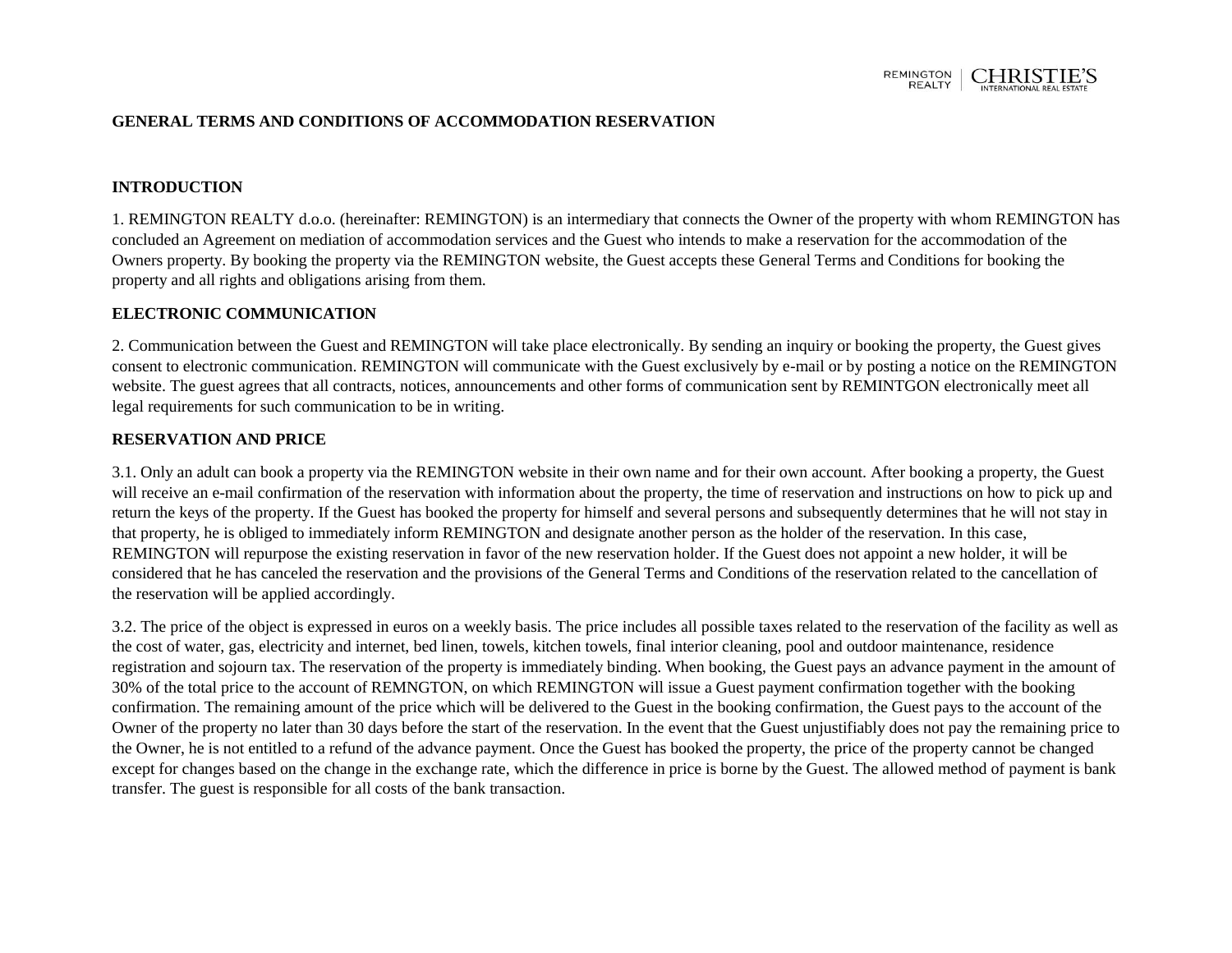3.3. If the Guest reserves the facility within 30 days before the start of the stay, the Guest will be obliged to pay the Owner the remaining amount of the price of the facility within 3 days of receiving the booking confirmation.

# **PROPERTY DATA**

4. Information about the property can be found on the REMINGTON website. By booking the property, the Guest has the right to use a specific area of the property and the associated environment and / or other facilities (such as a parking space, swimming pool, barbecue, etc.). The guest is not authorized to use a larger area than that stated in the offer and cannot use the property in a way that restricts other guests from using the facilities they have booked. If the Guest must share the contents of the facility with other guests, the same will be indicated in the offer.

# **NUMBER OF PEOPLE IN THE ACCOMODATION**

5.1. Only as many people as written in the offer can stay in the house. If more than the maximum number of people stays in the house or the Guest sets up tents or parks camping houses or similar on the land belonging to the property, REMINGTON and / or the Owner have the right to request that the surplus people leave the property. If the guests do not act in accordance with the above, it will be considered that the reservation has been canceled and they will be obliged to leave the property. In that case, the Guest to whom the reservation reads is liable for damages to REMINTGON and the Owner and is not entitled to a refund of the paid reservation of the property.

5.2. The offer will state whether and how many pets can stay in the house. Pet owners are responsible for cleaning the feces behind their pet and pets are not allowed on the furniture at any time. Keeping pets in the house is the sole responsibility of the Guest, and neither the Owner nor REMINGTON assumes any responsibility for any illness or injury that pets may suffer during their stay. If the Guest brings a pet to the house that was not allowed or brings a larger number than that provided in the offer, it will be considered that the reservation has been canceled and the Guest and pets will be obliged to leave the property. In that case, the Guest to whom the reservation reads is liable for damages to REMINTGON and the Owner and is not entitled to a refund of the paid reservation of the property.

# **HOUSE RULES**

6.1. Each house has its own house rules that are displayed in a visible place. The Guest undertakes to follow the house rules. If guests do not follow the house rules, it will be considered that the reservation has been canceled and they will be obliged to leave the property. The Guest to whom the reservation reads is liable for damages to REMINTGON and the Owner and is not entitled to a refund of the paid reservation of the property.

6.2. If the house does not have house rules displayed in a visible place, the Guest is obliged in any case to behave carefully on the property and in a way that will not cause any damage to the house and the reputation of the Owner and REMINGTON. In the event that the Guest disturbs public order and peace with noise and clamor, the Owner will warn the Guest about it. If the Guest continues with behavior that endangers the house and property and which disturbs public order and peace and thus damages the reputation of the Owner and REMINGTON, the Guest will be obliged to leave the property at the request of the Owner. In that case, it will be considered that the Guest has canceled the reservation and the provisions of the General Terms and Conditions of accommodation reservation of the property related to the cancellation of the reservation will be applied accordingly.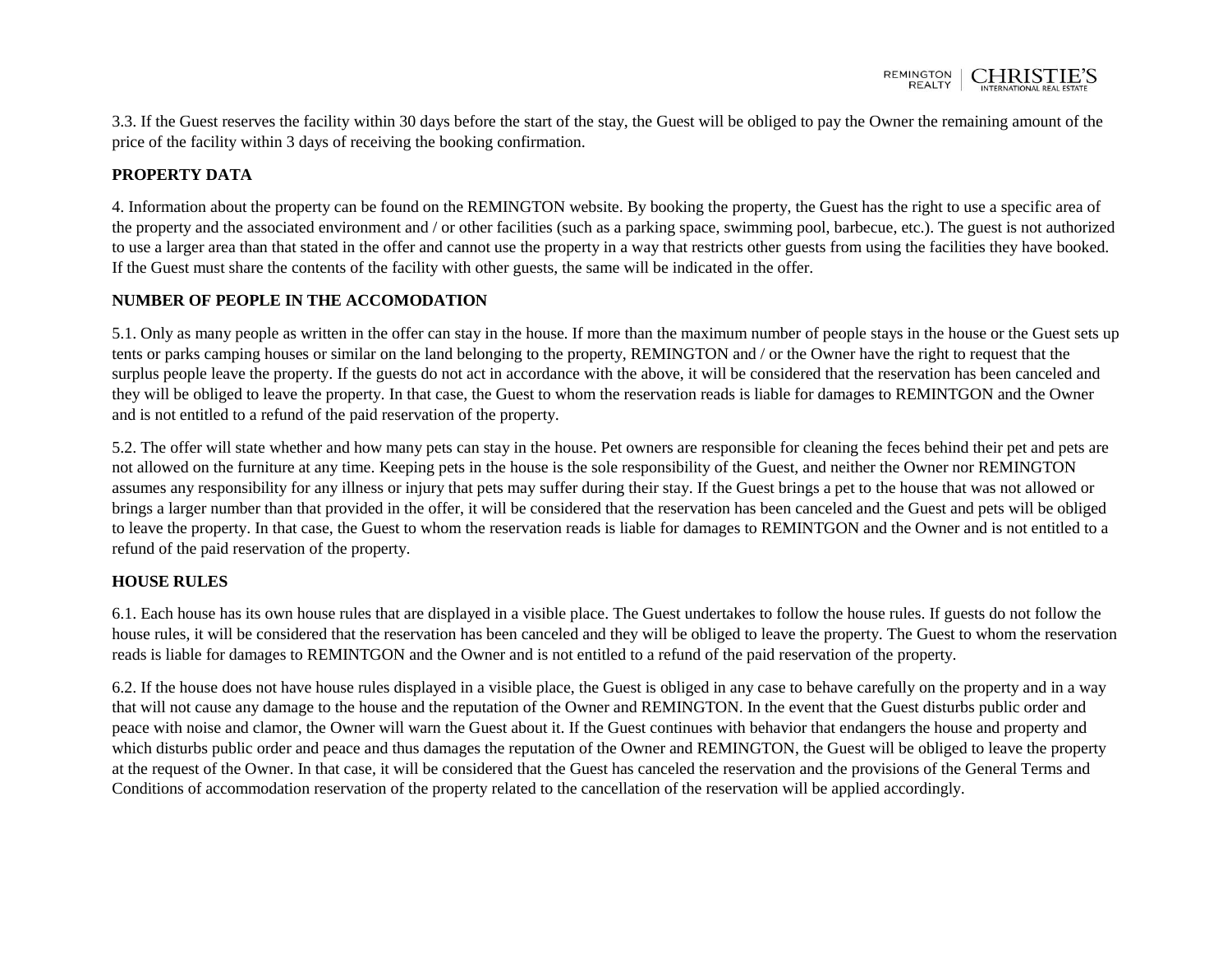

### **RESPONSIBILITY FOR THE DAMAGE TO THE GUEST**

7. The guest uses the facility at his own risk. The guest uses the additional content from the offer at his own risk. REMINGTON is not liable to the Guest for damages incurred during the use of the property and additional amenities. REMINGTON is not responsible for any allergic reactions caused by, for example, previous keeping of pets in the house, house dust, pollen, disinfectants and cleaners, chlorine from the pool, etc. In any case, to avoid potential allergic reactions, the Guest is obliged to inform the Owner of the property in advance for the allergies in order to reduce the possibility of their occurrence.

## **CHECK-IN AND CHECK-OUT**

8.1. The Guest is obliged to announce the exact time of arrival to the property Owner via e-mail. The guest cannot pick up the keys of the property before 16:00 on the first day of booking. The Guest is obliged to leave the property on the last day of booking and hand over the keys to the Owner or a person authorized by him no later than 10:00 am otherwise the Guest will be considered to have extended the stay for another day and will be obliged to pay the price for that day.

8.2. Pursuant to the law of the Republic of Croatia, the Guest undertakes to present the Owner of the property with a valid identity document, which contains personal data and which will be used for the purpose of registration in the Croatian National Tourist Board. This data will not be used for any other purposes. A Guest who does not want to provide any type of valid identity document for a legally binding tourist registration may be denied access to the property, without the possibility of a refund of the price paid.

### **DEFICIENCIES OF THE FACILITY**

9. The Guest is obliged to inspect the property immediately upon the arrival and to inform REMINGTON and the Owner of the property about any defects in order to eliminate them. In any case, the Guest can present his complaints after the specified deadline to the e-mail of REMINGTON, in order to improve the quality of service.

### **DEPOSIT**

10. The Guest is obliged to leave a deposit in the amount that will be defined in the booking confirmation when taking over the keys. The deposit will be refunded upon check-out from the property if the Guest did not cause any damage. The term damage includes any damages, accidental damages or similar damages caused by the negligence of the Guest, loss of goods, additional cleaning, or outstanding bills that may have occurred during the stay of the Guest. The Owner or a person authorized by him will inspect the property immediately after returning the keys, in order to identify any defects. If the Owner or a person authorized by him determines that the Guest has caused damage to the property, he will keep the received deposit. If the damage is many times greater than the received deposit, the Guest is obliged to compensate the damage up to the full amount.

### **BOOKING CANCELLATION**

11.1. If the Guest cancels the reservation before the due date for payment of the remaining price, he loses the right to a refund of the advance payment.